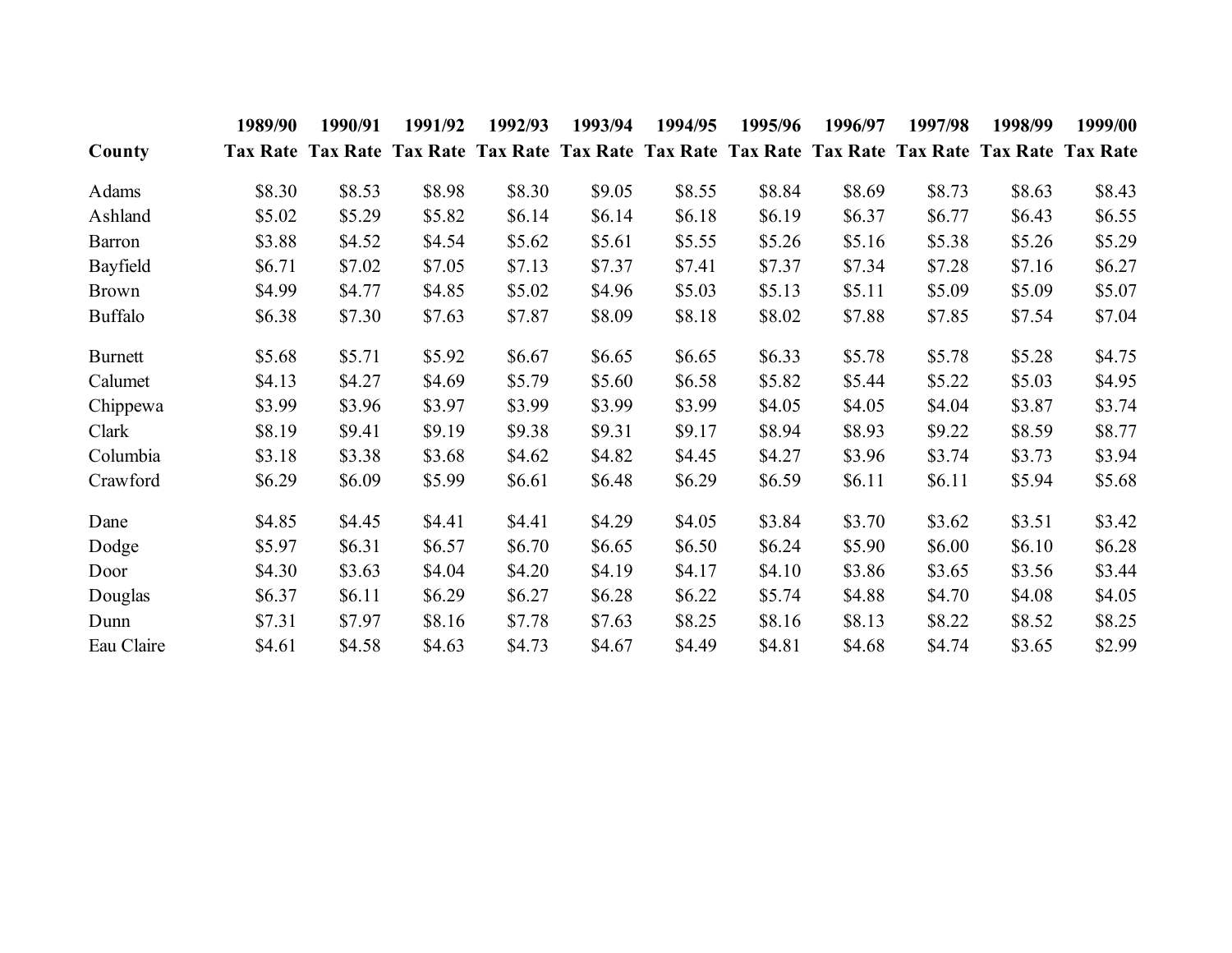|             | 1989/90 | 1990/91                                                                                            | 1991/92 | 1992/93 | 1993/94 | 1994/95 | 1995/96 | 1996/97 | 1997/98 | 1998/99 | 1999/00 |
|-------------|---------|----------------------------------------------------------------------------------------------------|---------|---------|---------|---------|---------|---------|---------|---------|---------|
| County      |         | Tax Rate Tax Rate Tax Rate Tax Rate Tax Rate Tax Rate Tax Rate Tax Rate Tax Rate Tax Rate Tax Rate |         |         |         |         |         |         |         |         |         |
| Florence    | \$9.50  | \$9.53                                                                                             | \$10.23 | \$10.02 | \$10.37 | \$9.98  | \$10.17 | \$10.28 | \$10.21 | \$10.09 | \$9.64  |
| Fond du Lac | \$3.97  | \$4.24                                                                                             | \$4.57  | \$4.98  | \$5.16  | \$5.06  | \$4.47  | \$4.09  | \$4.27  | \$4.36  | \$4.36  |
| Forest      | \$5.72  | \$5.67                                                                                             | \$5.81  | \$5.76  | \$5.55  | \$5.33  | \$4.94  | \$4.30  | \$3.92  | \$3.35  | \$3.03  |
| Grant       | \$4.06  | \$4.35                                                                                             | \$4.74  | \$5.03  | \$4.98  | \$4.96  | \$4.94  | \$4.93  | \$4.82  | \$4.93  | \$4.82  |
| Green       | \$6.59  | \$7.13                                                                                             | \$7.25  | \$7.08  | \$6.58  | \$5.84  | \$5.37  | \$5.26  | \$5.12  | \$5.22  | \$4.65  |
| Green Lake  | \$6.42  | \$6.65                                                                                             | \$6.76  | \$8.50  | \$8.29  | \$8.02  | \$7.37  | \$6.72  | \$6.64  | \$6.57  | \$6.35  |
| Iowa        | \$4.47  | \$4.75                                                                                             | \$6.21  | \$6.39  | \$6.12  | \$5.96  | \$5.75  | \$6.16  | \$6.06  | \$6.02  | \$5.62  |
| Iron        | \$5.82  | \$5.70                                                                                             | \$5.46  | \$5.26  | \$5.21  | \$5.02  | \$4.96  | \$4.67  | \$5.12  | \$4.94  | \$5.14  |
| Jackson     | \$6.11  | \$6.74                                                                                             | \$7.22  | \$7.57  | \$7.94  | \$7.61  | \$7.97  | \$8.14  | \$8.33  | \$8.19  | \$8.12  |
| Jefferson   | \$5.40  | \$5.27                                                                                             | \$5.91  | \$5.85  | \$5.73  | \$5.28  | \$4.62  | \$4.33  | \$4.11  | \$4.08  | \$4.89  |
| Juneau      | \$5.21  | \$5.43                                                                                             | \$5.43  | \$5.43  | \$5.43  | \$5.70  | \$5.68  | \$5.65  | \$5.63  | \$5.60  | \$5.56  |
| Kenosha     | \$4.77  | \$4.47                                                                                             | \$4.24  | \$4.47  | \$4.35  | \$4.48  | \$4.71  | \$4.71  | \$4.76  | \$5.01  | \$5.01  |
| Kewaunee    | \$6.58  | \$6.83                                                                                             | \$7.16  | \$7.65  | \$7.43  | \$7.47  | \$7.37  | \$7.28  | \$7.09  | \$6.73  | \$7.02  |
| La Crosse   | \$4.42  | \$4.32                                                                                             | \$4.41  | \$4.30  | \$4.07  | \$4.04  | \$3.71  | \$3.62  | \$3.47  | \$3.51  | \$3.74  |
| Lafayette   | \$7.32  | \$8.00                                                                                             | \$9.53  | \$10.25 | \$9.92  | \$9.75  | \$9.44  | \$9.40  | \$9.25  | \$9.13  | \$8.56  |
| Langlade    | \$6.11  | \$6.23                                                                                             | \$6.62  | \$8.22  | \$8.10  | \$8.17  | \$7.22  | \$6.57  | \$6.53  | \$6.52  | \$6.26  |
| Lincoln     | \$7.21  | \$6.82                                                                                             | \$6.90  | \$6.86  | \$6.93  | \$6.89  | \$6.66  | \$6.65  | \$6.62  | \$6.62  | \$6.34  |
| Manitowoc   | \$5.90  | \$6.34                                                                                             | \$6.78  | \$6.68  | \$6.36  | \$5.51  | \$5.29  | \$5.11  | \$5.17  | \$5.78  | \$5.86  |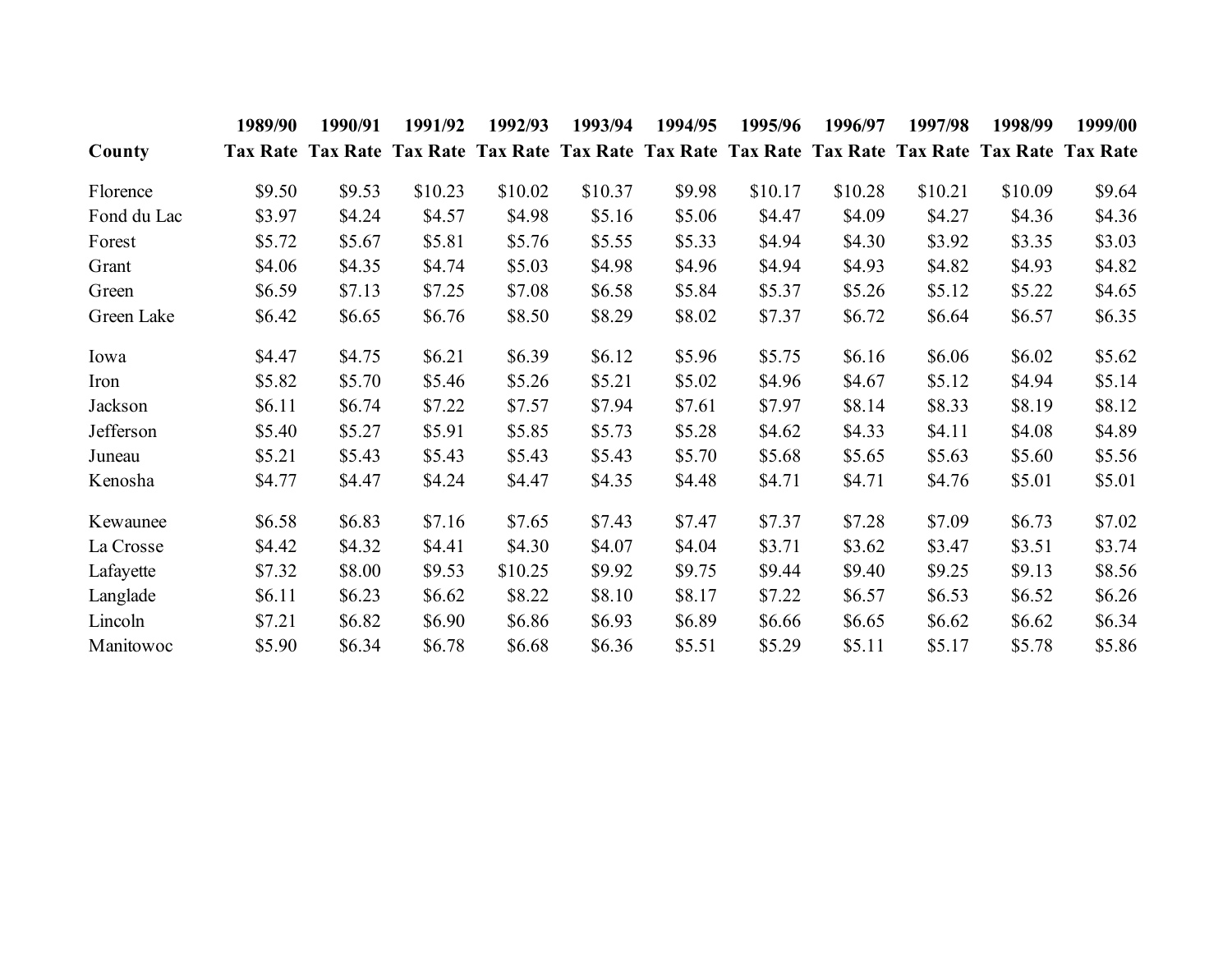|           | 1989/90  | 1990/91                                                                                            | 1991/92 | 1992/93 | 1993/94 | 1994/95 | 1995/96  | 1996/97 | 1997/98 | 1998/99 | 1999/00 |
|-----------|----------|----------------------------------------------------------------------------------------------------|---------|---------|---------|---------|----------|---------|---------|---------|---------|
| County    |          | Tax Rate Tax Rate Tax Rate Tax Rate Tax Rate Tax Rate Tax Rate Tax Rate Tax Rate Tax Rate Tax Rate |         |         |         |         |          |         |         |         |         |
| Marathon  | \$5.90   | \$5.87                                                                                             | \$6.01  | \$6.17  | \$6.16  | \$6.21  | \$6.21   | \$6.21  | \$6.21  | \$6.21  | \$6.22  |
| Marinette | \$5.10   | \$5.28                                                                                             | \$5.52  | \$5.83  | \$5.87  | \$5.92  | \$5.91   | \$5.72  | \$5.69  | \$5.83  | \$5.45  |
| Marquette | \$6.28   | \$6.68                                                                                             | \$7.20  | \$7.41  | \$7.43  | \$7.41  | \$7.29   | \$7.19  | \$7.13  | \$7.32  | \$7.11  |
| Menominee | \$12.81  | \$12.91                                                                                            | \$11.80 | \$10.49 | \$10.36 | \$9.98  | \$10.64  | \$10.49 | \$7.84  | \$10.36 | \$9.30  |
| Milwaukee | \$6.18   | \$5.70                                                                                             | \$5.42  | \$5.51  | \$5.31  | \$5.29  | \$5.41   | \$5.64  | \$5.73  | \$5.66  | \$5.49  |
| Monroe    | \$5.66   | \$4.93                                                                                             | \$5.95  | \$6.81  | \$6.76  | \$6.59  | \$6.16   | \$5.81  | \$5.79  | \$5.76  | \$5.35  |
| Oconto    | \$6.23\$ | \$5.93                                                                                             | \$6.84  | \$6.86  | \$6.87  | \$5.99  | \$5.54   | \$4.99  | \$4.80  | \$5.22  | \$5.27  |
| Oneida    | \$3.06   | \$3.16                                                                                             | \$3.33  | \$3.74  | \$3.72  | \$3.46  | \$3.46   | \$2.81  | \$3.15  | \$3.10  | \$3.18  |
| Outagamie | \$4.98   | \$5.34                                                                                             | \$5.58  | \$5.72  | \$5.66  | \$5.39  | \$5.12   | \$4.98  | \$4.89  | \$4.86  | \$4.81  |
| Ozaukee   | \$3.91   | \$3.05                                                                                             | \$3.07  | \$3.00  | \$2.88  | \$2.63  | \$2.18   | \$2.21  | \$2.59  | \$2.35  | \$1.52  |
| Pepin     | \$9.58   | \$9.66                                                                                             | \$9.31  | \$9.51  | \$9.50  | \$9.62  | \$10.03  | \$9.74  | \$9.57  | \$9.77  | \$9.50  |
| Pierce    | \$5.48   | \$5.49                                                                                             | \$5.83  | \$5.87  | \$5.85  | \$5.84  | \$5.83   | \$5.51  | \$5.53  | \$5.53  | \$5.80  |
| Polk      | \$4.11   | \$4.48                                                                                             | \$4.68  | \$5.18  | \$5.14  | \$5.10  | \$5.03\$ | \$4.70  | \$4.30  | \$4.29  | \$4.26  |
| Portage   | \$4.64   | \$4.99                                                                                             | \$5.24  | \$5.26  | \$5.13  | \$5.08  | \$5.06   | \$5.04  | \$5.02  | \$5.02  | \$5.21  |
| Price     | \$8.91   | \$8.38                                                                                             | \$8.49  | \$9.15  | \$9.10  | \$9.11  | \$8.54   | \$7.52  | \$7.25  | \$6.69  | \$7.45  |
| Racine    | \$4.88   | \$4.79                                                                                             | \$4.79  | \$4.90  | \$4.96  | \$4.93  | \$4.83   | \$4.71  | \$4.68  | \$4.63  | \$4.61  |
| Richland  | \$9.38   | \$9.51                                                                                             | \$9.64  | \$9.64  | \$9.39  | \$8.99  | \$8.12   | \$8.09  | \$7.84  | \$7.80  | \$7.44  |
| Rock      | \$4.87   | \$5.11                                                                                             | \$5.91  | \$6.52  | \$6.26  | \$5.97  | \$6.13   | \$5.97  | \$5.93  | \$6.06  | \$6.38  |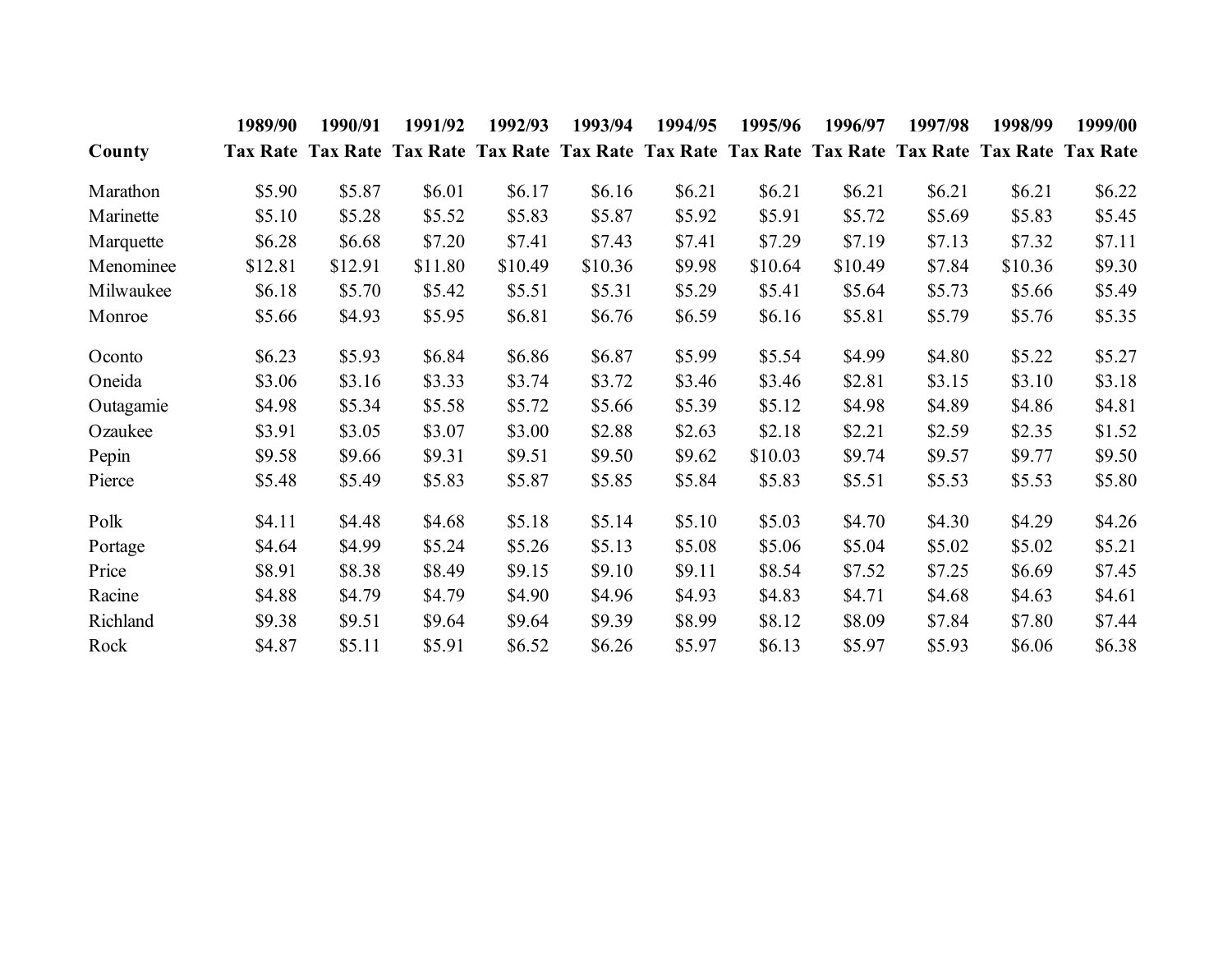|              | 1989/90 | 1990/91 | 1991/92 | 1992/93 | 1993/94                                                                                            | 1994/95 | 1995/96 | 1996/97 | 1997/98 | 1998/99 | 1999/00 |
|--------------|---------|---------|---------|---------|----------------------------------------------------------------------------------------------------|---------|---------|---------|---------|---------|---------|
| County       |         |         |         |         | Tax Rate Tax Rate Tax Rate Tax Rate Tax Rate Tax Rate Tax Rate Tax Rate Tax Rate Tax Rate Tax Rate |         |         |         |         |         |         |
| Rusk         | \$5.09  | \$5.13  | \$5.12  | \$5.64  | \$5.56                                                                                             | \$6.57  | \$6.60  | \$6.56  | \$6.50  | \$6.65  | \$6.20  |
| St Croix     | \$5.57  | \$5.60  | \$5.54  | \$5.54  | \$5.54                                                                                             | \$5.49  | \$5.24  | \$4.68  | \$4.48  | \$4.06  | \$3.59  |
| Sauk         | \$5.59  | \$5.56  | \$5.49  | \$5.46  | \$5.46                                                                                             | \$5.20  | \$4.78  | \$4.54  | \$4.39  | \$4.21  | \$4.27  |
| Sawyer       | \$5.01  | \$5.57  | \$5.42  | \$5.27  | \$5.41                                                                                             | \$5.24  | \$5.17  | \$4.49  | \$4.11  | \$4.35  | \$3.76  |
| Shawano      | \$5.11  | \$4.76  | \$5.37  | \$5.35  | \$5.71                                                                                             | \$5.71  | \$5.78  | \$5.78  | \$5.84  | \$5.84  | \$5.71  |
| Sheboygan    | \$6.63  | \$6.87  | \$6.87  | \$6.62  | \$6.22                                                                                             | \$5.81  | \$5.50  | \$5.38  | \$5.81  | \$6.30  | \$6.30  |
| Taylor       | \$6.95  | \$7.29  | \$8.29  | \$8.62  | \$8.70                                                                                             | \$8.68  | \$8.27  | \$8.11  | \$7.96  | \$8.32  | \$7.52  |
| Trempealeau  | \$8.08  | \$7.64  | \$7.34  | \$7.57  | \$7.54                                                                                             | \$7.62  | \$6.60  | \$6.35  | \$6.28  | \$6.29  | \$6.63  |
| Vernon       | \$6.72  | \$6.97  | \$7.75  | \$7.75  | \$7.13                                                                                             | \$6.82  | \$6.81  | \$6.38  | \$6.22  | \$5.71  | \$5.57  |
| Vilas        | \$2.97  | \$3.02  | \$3.05  | \$2.97  | \$2.76                                                                                             | \$3.07  | \$2.44  | \$2.46  | \$1.94  | \$2.23  | \$1.83  |
| Walworth     | \$4.15  | \$4.29  | \$4.47  | \$4.88  | \$4.90                                                                                             | \$4.89  | \$4.85  | \$4.51  | \$4.78  | \$4.83  | \$4.84  |
| Washburn     | \$6.16  | \$6.35  | \$6.78  | \$7.44  | \$7.35                                                                                             | \$7.44  | \$7.33  | \$6.96  | \$7.15  | \$6.91  | \$6.24  |
| Washington   | \$4.06  | \$4.04  | \$4.29  | \$4.34  | \$4.32                                                                                             | \$4.38  | \$4.16  | \$4.06  | \$4.10  | \$4.09  | \$4.10  |
| Waukesha     | \$3.41  | \$3.39  | \$3.34  | \$3.30  | \$3.23                                                                                             | \$3.10  | \$2.96  | \$2.88  | \$2.81  | \$2.75  | \$2.65  |
| Waupaca      | \$5.18  | \$5.18  | \$5.40  | \$5.69  | \$5.85                                                                                             | \$5.77  | \$5.61  | \$5.51  | \$5.46  | \$5.39  | \$5.52  |
| Waushara     | \$6.72  | \$6.93  | \$7.30  | \$7.49  | \$7.49                                                                                             | \$7.49  | \$6.92  | \$6.74  | \$6.70  | \$6.85  | \$6.73  |
| Winnebago    | \$4.81  | \$5.00  | \$5.19  | \$5.37  | \$5.35                                                                                             | \$5.26  | \$5.05  | \$5.05  | \$5.06  | \$5.26  | \$5.25  |
| Wood         | \$5.72  | \$5.60  | \$5.68  | \$5.84  | \$5.84                                                                                             | \$5.84  | \$5.84  | \$5.84  | \$5.74  | \$5.72  | \$5.86  |
| All Counties | \$5.15  | \$5.03  | \$5.09  | \$5.22  | \$5.12                                                                                             | \$5.01  | \$4.88  | \$4.78  | \$4.78  | \$4.75  | \$4.66  |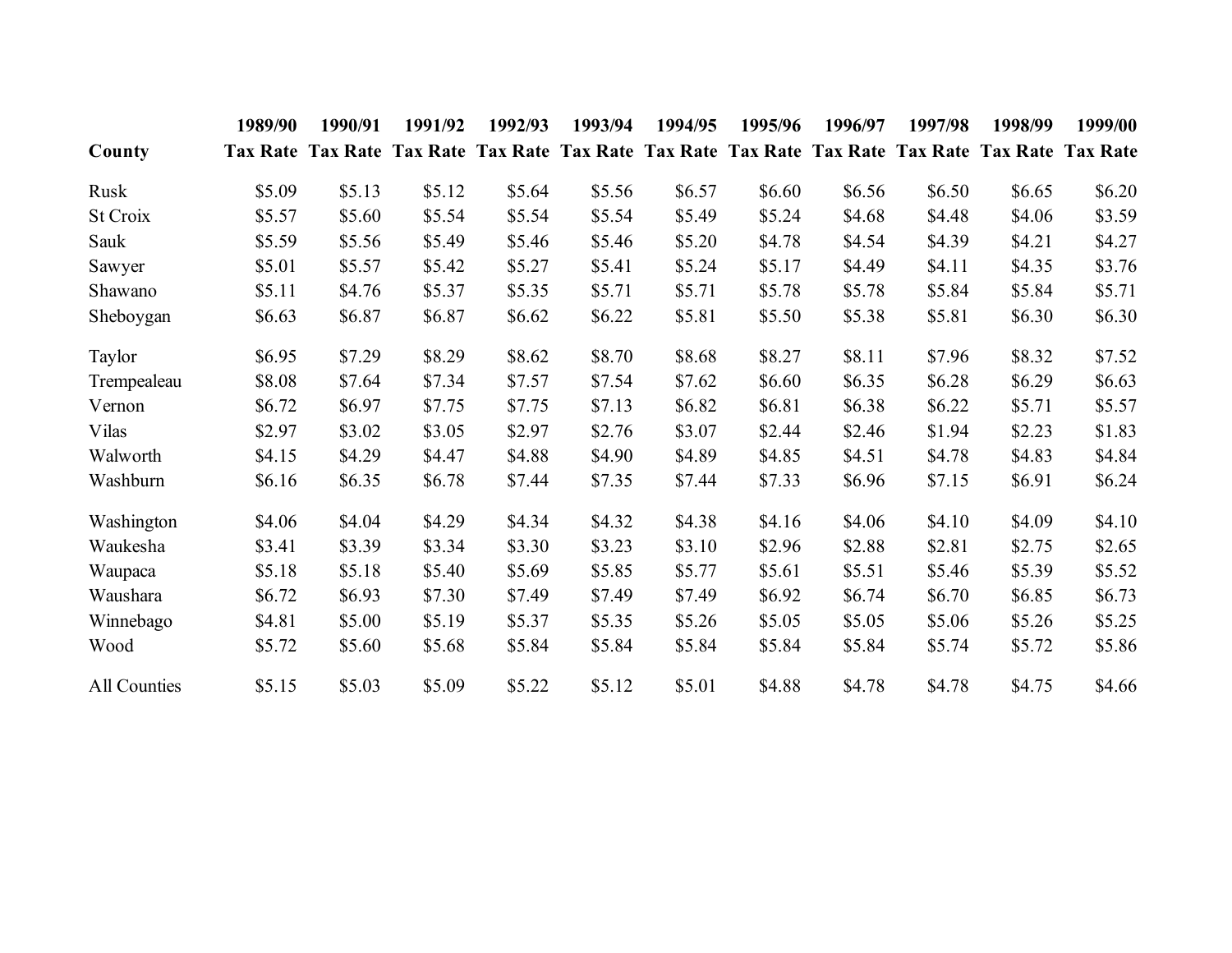|                | 2000/01 | 2001/02                                                                                            | 2002/03 | 2003/04 | 2004/05 | 2005/06 | 2006/07 | 2007/08 | 2008/09 | 2009/10 | 2010/11 |
|----------------|---------|----------------------------------------------------------------------------------------------------|---------|---------|---------|---------|---------|---------|---------|---------|---------|
| County         |         | Tax Rate Tax Rate Tax Rate Tax Rate Tax Rate Tax Rate Tax Rate Tax Rate Tax Rate Tax Rate Tax Rate |         |         |         |         |         |         |         |         |         |
| Adams          | \$8.25  | \$8.27                                                                                             | \$7.89  | \$7.31  | \$7.29  | \$6.62  | \$6.04  | \$5.70  | \$5.99  | \$6.11  | \$6.63  |
| Ashland        | \$6.25  | \$6.12                                                                                             | \$5.83  | \$5.42  | \$5.42  | \$5.10  | \$4.74  | \$4.80  | \$4.82  | \$5.06  | \$5.26  |
| Barron         | \$5.17  | \$5.23                                                                                             | \$4.86  | \$5.09  | \$4.62  | \$4.53  | \$4.28  | \$4.14  | \$4.26  | \$4.40  | \$4.76  |
| Bayfield       | \$5.74  | \$4.87                                                                                             | \$4.33  | \$4.17  | \$3.85  | \$3.52  | \$3.20  | \$3.26  | \$3.21  | \$3.21  | \$3.28  |
| <b>Brown</b>   | \$5.22  | \$5.21                                                                                             | \$5.25  | \$4.92  | \$4.67  | \$4.49  | \$4.39  | \$4.44  | \$4.54  | \$4.58  | \$4.58  |
| <b>Buffalo</b> | \$6.84  | \$6.65                                                                                             | \$7.10  | \$7.10  | \$7.10  | \$6.57  | \$6.25  | \$6.11  | \$5.83  | \$5.75  | \$5.86  |
| Burnett        | \$3.91  | \$3.66                                                                                             | \$3.56  | \$3.32  | \$3.20  | \$2.99  | \$2.80  | \$2.77  | \$2.83  | \$2.96  | \$3.07  |
| Calumet        | \$5.12  | \$5.48                                                                                             | \$5.41  | \$5.21  | \$5.03  | \$4.82  | \$4.75  | \$4.68  | \$4.68  | \$4.76  | \$5.01  |
| Chippewa       | \$3.90  | \$3.90                                                                                             | \$3.76  | \$3.76  | \$3.65  | \$3.55  | \$3.35  | \$3.33  | \$3.26  | \$3.36  | \$3.45  |
| Clark          | \$8.50  | \$7.72                                                                                             | \$7.24  | \$6.99  | \$7.69  | \$7.51  | \$7.14  | \$7.15  | \$6.67  | \$6.79  | \$7.21  |
| Columbia       | \$4.19  | \$4.25                                                                                             | \$4.41  | \$4.75  | \$4.91  | \$4.58  | \$4.35  | \$4.32  | \$4.35  | \$4.48  | \$4.60  |
| Crawford       | \$5.98  | \$5.85                                                                                             | \$6.15  | \$7.34  | \$7.33  | \$6.89  | \$6.46  | \$6.42  | \$6.41  | \$6.84  | \$7.09  |
| Dane           | \$3.35  | \$3.16                                                                                             | \$2.99  | \$2.89  | \$2.70  | \$2.55  | \$2.44  | \$2.38  | \$2.37  | \$2.55  | \$2.73  |
| Dodge          | \$6.41  | \$6.26                                                                                             | \$6.25  | \$6.25  | \$6.25  | \$5.79  | \$5.38  | \$5.21  | \$5.08  | \$5.21  | \$5.40  |
| Door           | \$3.42  | \$3.56                                                                                             | \$3.64  | \$3.50  | \$3.37  | \$3.25  | \$3.10  | \$3.24  | \$3.11  | \$3.08  | \$3.43  |
| Douglas        | \$4.05  | \$5.45                                                                                             | \$5.28  | \$4.89  | \$4.68  | \$4.55  | \$4.28  | \$4.18  | \$4.14  | \$4.16  | \$4.38  |
| Dunn           | \$8.20  | \$7.52                                                                                             | \$6.97  | \$6.59  | \$6.44  | \$6.52  | \$6.18  | \$6.37  | \$6.48  | \$6.98  | \$7.35  |
| Eau Claire     | \$3.11  | \$3.37                                                                                             | \$3.26  | \$3.25  | \$3.28  | \$3.22  | \$3.17  | \$3.62  | \$3.55  | \$3.63  | \$3.69  |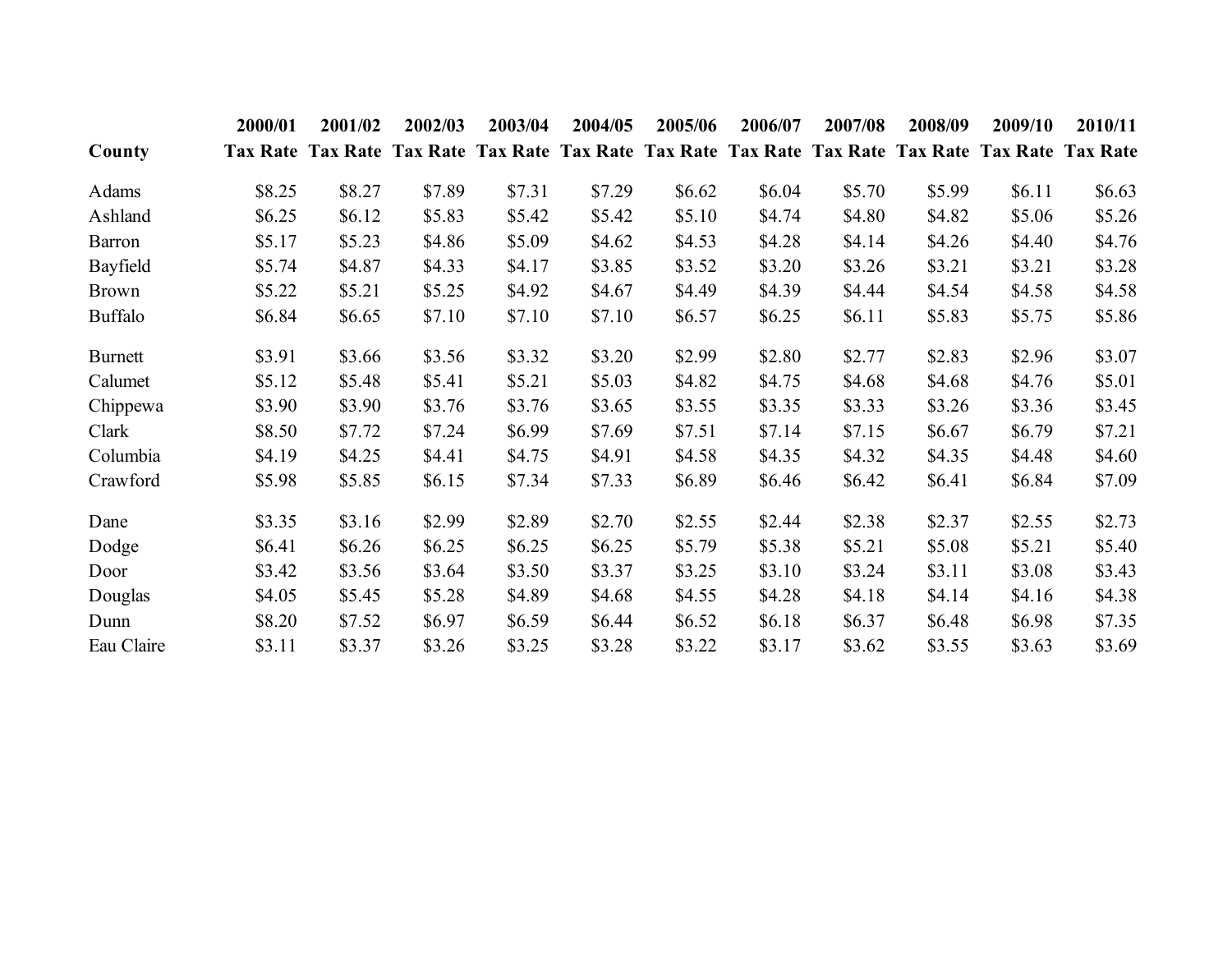|             | 2000/01 | 2001/02                                                                                            | 2002/03 | 2003/04 | 2004/05 | 2005/06 | 2006/07 | 2007/08  | 2008/09 | 2009/10 | 2010/11 |
|-------------|---------|----------------------------------------------------------------------------------------------------|---------|---------|---------|---------|---------|----------|---------|---------|---------|
| County      |         | Tax Rate Tax Rate Tax Rate Tax Rate Tax Rate Tax Rate Tax Rate Tax Rate Tax Rate Tax Rate Tax Rate |         |         |         |         |         |          |         |         |         |
| Florence    | \$8.54  | \$7.82                                                                                             | \$6.98  | \$7.25  | \$7.25  | \$7.02  | \$6.27  | \$5.98   | \$5.93  | \$6.20  | \$6.32  |
| Fond du Lac | \$4.50  | \$4.73                                                                                             | \$4.94  | \$5.10  | \$5.10  | \$5.10  | \$4.98  | \$4.98   | \$5.03  | \$5.22  | \$5.55  |
| Forest      | \$3.45  | \$4.39                                                                                             | \$4.74  | \$4.74  | \$4.71  | \$4.52  | \$4.07  | \$4.18   | \$4.09  | \$4.34  | \$4.41  |
| Grant       | \$4.73  | \$4.41                                                                                             | \$4.08  | \$4.46  | \$4.56  | \$4.03  | \$3.91  | \$3.97   | \$3.86  | \$3.85  | \$3.95  |
| Green       | \$5.25  | \$5.80                                                                                             | \$5.45  | \$5.44  | \$4.96  | \$4.63  | \$4.46  | \$4.66   | \$4.93  | \$5.40  | \$5.53  |
| Green Lake  | \$6.69  | \$6.66                                                                                             | \$6.85  | \$6.43  | \$6.11  | \$5.82  | \$5.32  | \$5.24   | \$5.00  | \$5.14  | \$5.42  |
| Iowa        | \$5.55  | \$5.57                                                                                             | \$5.98  | \$6.05  | \$5.57  | \$5.29  | \$5.00  | \$5.08   | \$4.95  | \$5.18  | \$5.61  |
| Iron        | \$5.32  | \$5.66                                                                                             | \$5.24  | \$5.05  | \$4.85  | \$4.47  | \$4.12  | \$3.88   | \$3.81  | \$3.99  | \$4.36  |
| Jackson     | \$8.24  | \$8.03                                                                                             | \$7.99  | \$8.17  | \$7.67  | \$7.49  | \$6.84  | \$6.64   | \$6.31  | \$6.26  | \$6.62  |
| Jefferson   | \$4.85  | \$4.95                                                                                             | \$5.01  | \$4.93  | \$4.54  | \$4.27  | \$3.93  | \$3.80   | \$3.77  | \$3.93  | \$4.19  |
| Juneau      | \$5.98  | \$6.12                                                                                             | \$6.19  | \$6.17  | \$6.32  | \$5.86  | \$5.30  | \$5.13   | \$4.91  | \$5.38  | \$5.73  |
| Kenosha     | \$5.04  | \$5.03                                                                                             | \$5.00  | \$4.81  | \$4.51  | \$4.18  | \$3.91  | \$3.81   | \$3.84  | \$4.01  | \$4.36  |
| Kewaunee    | \$6.98  | \$6.67                                                                                             | \$6.74  | \$6.69  | \$6.28  | \$6.36  | \$6.10  | \$6.24\$ | \$6.34  | \$6.61  | \$7.04  |
| La Crosse   | \$4.02  | \$4.03                                                                                             | \$3.97  | \$3.91  | \$3.91  | \$3.74  | \$3.70  | \$3.60   | \$3.72  | \$3.73  | \$3.84  |
| Lafayette   | \$8.66  | \$7.47                                                                                             | \$7.47  | \$7.56  | \$7.56  | \$7.26  | \$6.93  | \$6.93   | \$6.67  | \$7.04  | \$7.25  |
| Langlade    | \$5.56  | \$5.39                                                                                             | \$5.87  | \$5.34  | \$5.31  | \$5.12  | \$4.95  | \$4.81   | \$4.69  | \$4.86  | \$5.29  |
| Lincoln     | \$6.07  | \$6.06                                                                                             | \$6.06  | \$5.54  | \$5.52  | \$5.29  | \$4.97  | \$5.22   | \$5.09  | \$5.30  | \$5.65  |
| Manitowoc   | \$5.95  | \$5.90                                                                                             | \$6.07  | \$5.99  | \$5.99  | \$5.97  | \$5.76  | \$5.62   | \$5.47  | \$5.37  | \$5.53  |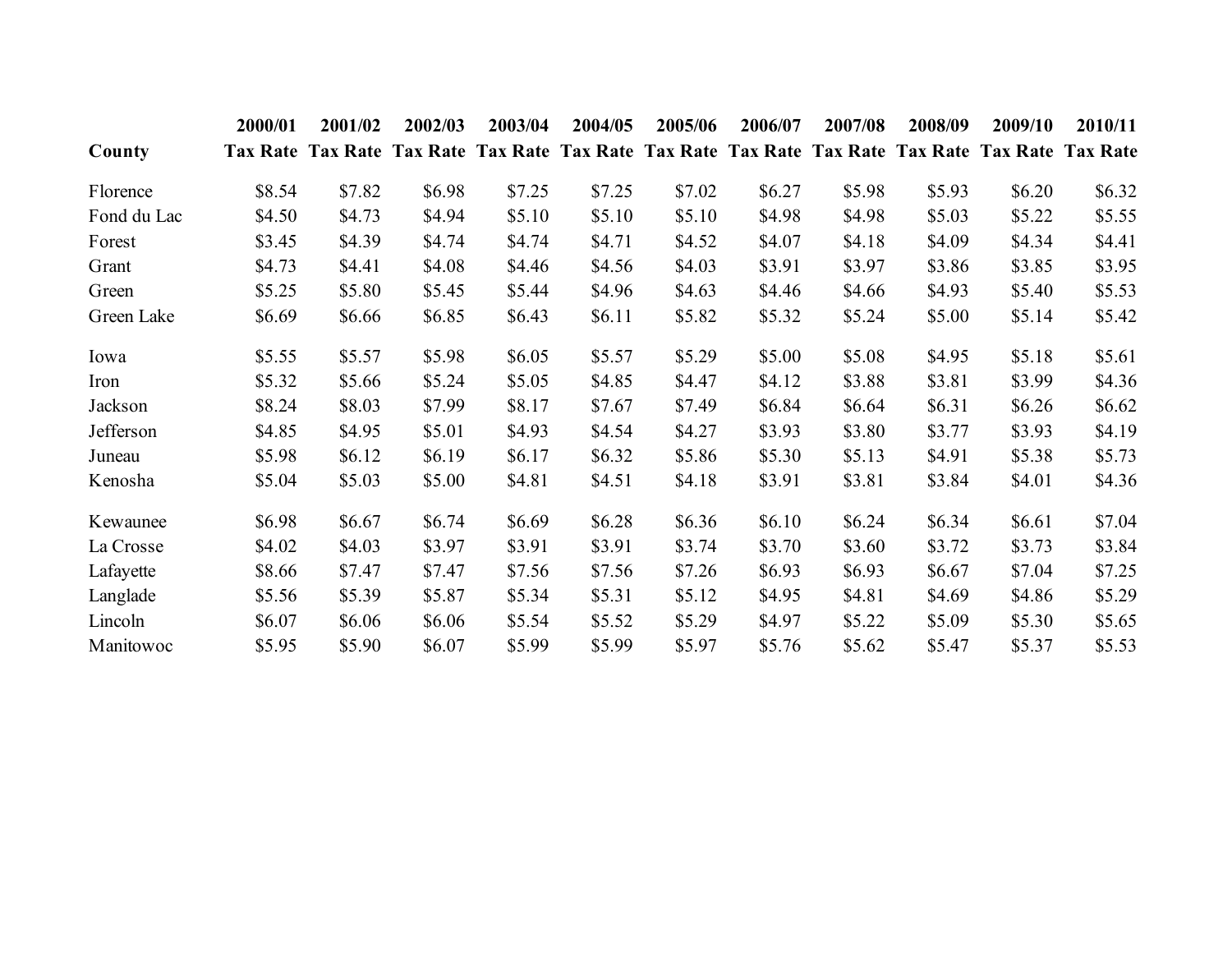|           | 2000/01 | 2001/02                                                                                            | 2002/03 | 2003/04 | 2004/05 | 2005/06 | 2006/07 | 2007/08 | 2008/09 | 2009/10 | 2010/11 |
|-----------|---------|----------------------------------------------------------------------------------------------------|---------|---------|---------|---------|---------|---------|---------|---------|---------|
| County    |         | Tax Rate Tax Rate Tax Rate Tax Rate Tax Rate Tax Rate Tax Rate Tax Rate Tax Rate Tax Rate Tax Rate |         |         |         |         |         |         |         |         |         |
| Marathon  | \$6.21  | \$6.09                                                                                             | \$6.09  | \$5.89  | \$5.80  | \$5.69  | \$5.46  | \$5.38  | \$5.17  | \$5.17  | \$5.17  |
| Marinette | \$5.59  | \$4.55                                                                                             | \$4.56  | \$4.38  | \$4.30  | \$4.07  | \$3.85  | \$3.71  | \$3.66  | \$3.79  | \$4.00  |
| Marquette | \$7.19  | \$7.18                                                                                             | \$6.98  | \$6.59  | \$6.51  | \$6.37  | \$5.97  | \$6.13  | \$5.85  | \$5.76  | \$6.41  |
| Menominee | \$9.55  | \$9.61                                                                                             | \$9.05  | \$9.05  | \$9.46  | \$8.83  | \$8.94  | \$8.43  | \$7.91  | \$7.88  | \$8.13  |
| Milwaukee | \$5.54  | \$5.38                                                                                             | \$5.09  | \$4.78  | \$4.56  | \$4.25  | \$3.92  | \$3.89  | \$3.96  | \$4.15  | \$4.45  |
| Monroe    | \$6.26  | \$6.20                                                                                             | \$6.27  | \$6.38  | \$6.88  | \$6.60  | \$6.22  | \$6.15  | \$5.98  | \$6.02  | \$5.95  |
| Oconto    | \$5.40  | \$5.74                                                                                             | \$5.72  | \$5.55  | \$5.44  | \$5.26  | \$4.93  | \$4.81  | \$4.70  | \$4.84  | \$4.88  |
| Oneida    | \$3.07  | \$3.12                                                                                             | \$3.00  | \$2.80  | \$2.53  | \$2.31  | \$2.16  | \$2.03  | \$1.96  | \$1.99  | \$2.06  |
| Outagamie | \$5.00  | \$5.22                                                                                             | \$5.00  | \$4.81  | \$4.67  | \$4.57  | \$4.47  | \$4.45  | \$4.47  | \$4.55  | \$4.63  |
| Ozaukee   | \$1.91  | \$2.12                                                                                             | \$1.96  | \$1.97  | \$1.86  | \$1.81  | \$1.72  | \$1.64  | \$1.66  | \$1.73  | \$1.79  |
| Pepin     | \$7.53  | \$7.87                                                                                             | \$8.12  | \$7.66  | \$7.43  | \$7.01  | \$6.77  | \$6.58  | \$6.53  | \$6.86  | \$6.86  |
| Pierce    | \$5.78  | \$5.76                                                                                             | \$5.75  | \$5.13  | \$4.73  | \$4.45  | \$4.20  | \$4.56  | \$4.52  | \$4.93  | \$5.39  |
| Polk      | \$4.61  | \$4.64                                                                                             | \$4.35  | \$4.22  | \$4.22  | \$3.97  | \$3.78  | \$4.06  | \$4.08  | \$4.47  | \$4.87  |
| Portage   | \$5.33  | \$5.33                                                                                             | \$5.33  | \$5.33  | \$5.23  | \$4.99  | \$4.86  | \$4.99  | \$4.80  | \$4.99  | \$5.12  |
| Price     | \$7.04  | \$6.49                                                                                             | \$6.14  | \$5.76  | \$5.72  | \$5.57  | \$5.36  | \$5.16  | \$5.09  | \$5.17  | \$5.37  |
| Racine    | \$4.72  | \$4.76                                                                                             | \$4.76  | \$4.59  | \$4.33  | \$4.08  | \$3.36  | \$3.30  | \$3.31  | \$3.35  | \$3.48  |
| Richland  | \$7.43  | \$7.37                                                                                             | \$7.35  | \$7.35  | \$6.97  | \$6.59  | \$6.29  | \$5.98  | \$5.95  | \$6.18  | \$6.38  |
| Rock      | \$6.70  | \$6.12                                                                                             | \$6.19  | \$6.26  | \$6.20  | \$5.96  | \$5.59  | \$5.46  | \$5.38  | \$5.67  | \$6.11  |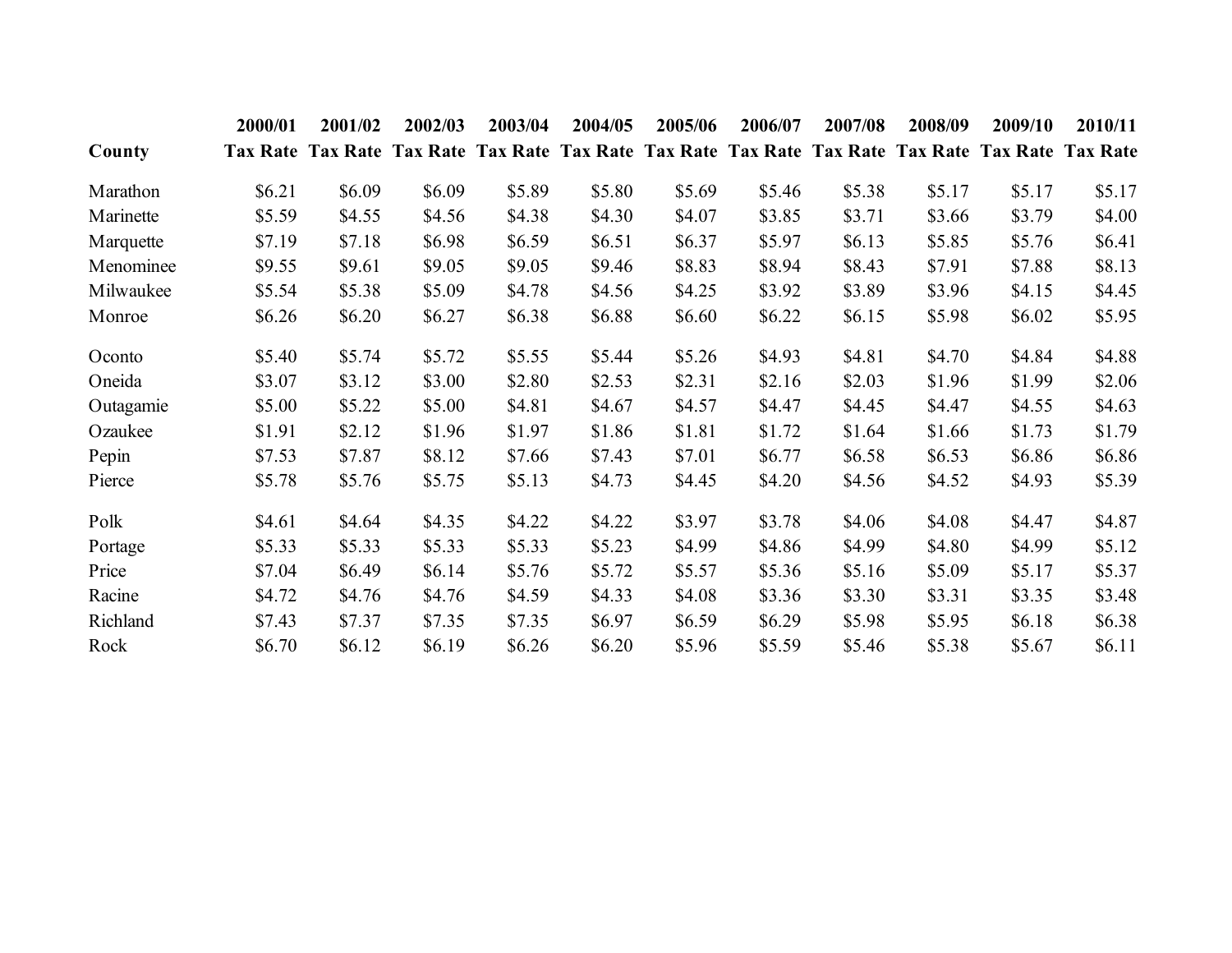|              | 2000/01 | 2001/02 | 2002/03 | 2003/04 | 2004/05                                                                                            | 2005/06 | 2006/07 | 2007/08 | 2008/09 | 2009/10 | 2010/11 |
|--------------|---------|---------|---------|---------|----------------------------------------------------------------------------------------------------|---------|---------|---------|---------|---------|---------|
| County       |         |         |         |         | Tax Rate Tax Rate Tax Rate Tax Rate Tax Rate Tax Rate Tax Rate Tax Rate Tax Rate Tax Rate Tax Rate |         |         |         |         |         |         |
| Rusk         | \$5.74  | \$5.72  | \$4.78  | \$4.42  | \$5.03                                                                                             | \$4.96  | \$4.50  | \$4.43  | \$4.21  | \$4.62  | \$5.12  |
| St Croix     | \$3.60  | \$3.80  | \$3.80  | \$3.58  | \$3.25                                                                                             | \$3.08  | \$2.94  | \$3.05  | \$3.05  | \$3.38  | \$3.66  |
| Sauk         | \$4.28  | \$4.52  | \$4.60  | \$4.94  | \$4.68                                                                                             | \$4.39  | \$4.13  | \$4.03  | \$4.18  | \$4.34  | \$4.42  |
| Sawyer       | \$3.55  | \$3.61  | \$3.32  | \$3.08  | \$2.92                                                                                             | \$2.65  | \$2.43  | \$2.36  | \$2.43  | \$2.57  | \$2.68  |
| Shawano      | \$5.63  | \$5.64  | \$5.51  | \$5.27  | \$5.08                                                                                             | \$5.06  | \$4.79  | \$4.68  | \$4.53  | \$4.73  | \$5.01  |
| Sheboygan    | \$6.50  | \$6.48  | \$6.46  | \$6.40  | \$6.28                                                                                             | \$5.95  | \$5.64  | \$5.25  | \$5.00  | \$4.96  | \$5.23  |
| Taylor       | \$7.89  | \$7.89  | \$7.77  | \$7.59  | \$7.77                                                                                             | \$7.57  | \$7.44  | \$7.01  | \$7.04  | \$7.30  | \$7.75  |
| Trempealeau  | \$6.16  | \$6.17  | \$6.42  | \$6.40  | \$6.68                                                                                             | \$6.43  | \$6.29  | \$6.09  | \$5.99  | \$5.91  | \$5.86  |
| Vernon       | \$6.38  | \$6.65  | \$6.44  | \$6.41  | \$6.45                                                                                             | \$6.14  | \$5.71  | \$5.36  | \$5.20  | \$5.35  | \$5.48  |
| Vilas        | \$2.23  | \$2.04  | \$2.28  | \$2.06  | \$2.14                                                                                             | \$1.98  | \$1.83  | \$1.54  | \$1.53  | \$1.63  | \$1.74  |
| Walworth     | \$5.08  | \$5.14  | \$5.13  | \$4.94  | \$4.75                                                                                             | \$4.40  | \$4.10  | \$3.91  | \$3.88  | \$3.94  | \$4.21  |
| Washburn     | \$6.08  | \$5.82  | \$5.40  | \$4.99  | \$4.85                                                                                             | \$4.33  | \$3.99  | \$3.85  | \$3.84  | \$3.98  | \$4.12  |
| Washington   | \$4.09  | \$3.99  | \$3.81  | \$3.59  | \$3.41                                                                                             | \$3.19  | \$3.01  | \$2.93  | \$2.84  | \$2.90  | \$2.98  |
| Waukesha     | \$2.54  | \$2.50  | \$2.38  | \$2.28  | \$2.18                                                                                             | \$2.02  | \$1.88  | \$1.83  | \$1.84  | \$1.92  | \$2.03  |
| Waupaca      | \$5.73  | \$5.47  | \$5.96  | \$5.73  | \$5.92                                                                                             | \$5.85  | \$5.59  | \$5.60  | \$5.51  | \$5.80  | \$6.03  |
| Waushara     | \$6.43  | \$6.17  | \$6.26  | \$6.20  | \$6.08                                                                                             | \$5.91  | \$5.55  | \$5.46  | \$5.22  | \$5.65  | \$5.98  |
| Winnebago    | \$5.35  | \$5.69  | \$5.77  | \$5.62  | \$5.67                                                                                             | \$5.58  | \$5.63  | \$5.72  | \$5.71  | \$5.83  | \$5.99  |
| Wood         | \$5.85  | \$5.86  | \$5.88  | \$5.00  | \$4.99                                                                                             | \$5.11  | \$4.96  | \$4.93  | \$4.86  | \$4.86  | \$4.86  |
| All Counties | \$4.70  | \$4.66  | \$4.55  | \$4.39  | \$4.23                                                                                             | \$4.01  | \$3.78  | \$3.73  | \$3.72  | \$3.86  | \$4.06  |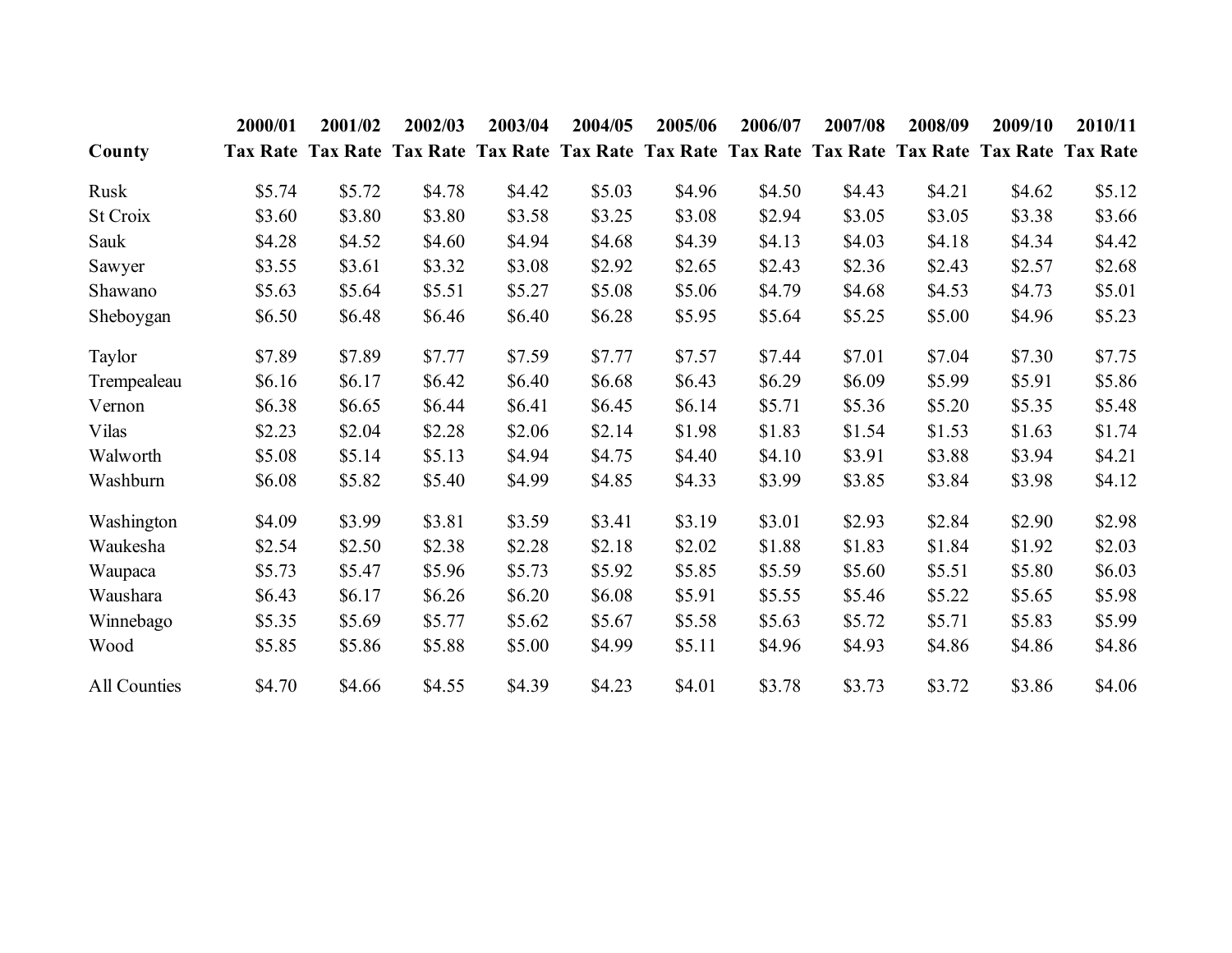|                | 2011/12 | 2012/13 | 2013/14                                               | 2014/15 | 2015/16 | 2016/17 |
|----------------|---------|---------|-------------------------------------------------------|---------|---------|---------|
| County         |         |         | Tax Rate Tax Rate Tax Rate Tax Rate Tax Rate Tax Rate |         |         |         |
| Adams          | \$6.95  | \$7.21  | \$7.67                                                | \$7.57  | \$7.57  | \$7.55  |
| Ashland        | \$5.37  | \$5.53  | \$5.60                                                | \$5.70  | \$5.66  | \$5.62  |
| <b>Barron</b>  | \$4.85  | \$5.20  | \$5.16                                                | \$5.24  | \$5.18  | \$5.18  |
| Bayfield       | \$3.39  | \$3.51  | \$3.71                                                | \$3.79  | \$3.75  | \$3.75  |
| <b>Brown</b>   | \$4.57  | \$4.68  | \$4.57                                                | \$4.48  | \$4.54  | \$4.59  |
| <b>Buffalo</b> | \$5.97  | \$6.09  | \$6.01                                                | \$5.92  | \$5.83  | \$5.72  |
| <b>Burnett</b> | \$3.20  | \$3.48  | \$3.78                                                | \$3.75  | \$3.79  | \$3.95  |
| Calumet        | \$5.07  | \$5.25  | \$5.25                                                | \$5.25  | \$5.14  | \$5.24  |
| Chippewa       | \$3.55  | \$3.75  | \$3.78                                                | \$3.77  | \$3.69  | \$3.68  |
| Clark          | \$7.45  | \$7.51  | \$7.50                                                | \$8.09  | \$8.06  | \$8.06  |
| Columbia       | \$4.94  | \$5.11  | \$5.23                                                | \$5.17  | \$5.17  | \$5.15  |
| Crawford       | \$7.64  | \$8.01  | \$7.99                                                | \$8.00  | \$7.78  | \$7.56  |
| Dane           | \$2.87  | \$3.01  | \$3.11                                                | \$3.12  | \$3.16  | \$3.14  |
| Dodge          | \$5.52  | \$5.68  | \$5.70                                                | \$5.68  | \$5.67  | \$5.64  |
| Door           | \$3.49  | \$3.55  | \$3.66                                                | \$3.82  | \$3.92  | \$4.06  |
| Douglas        | \$4.47  | \$4.69  | \$4.95                                                | \$4.95  | \$4.99  | \$5.03  |
| Dunn           | \$7.54  | \$8.00  | \$7.96                                                | \$7.97  | \$7.59  | \$7.58  |
| Eau Claire     | \$3.71  | \$3.86  | \$3.88                                                | \$3.97  | \$4.02  | \$4.09  |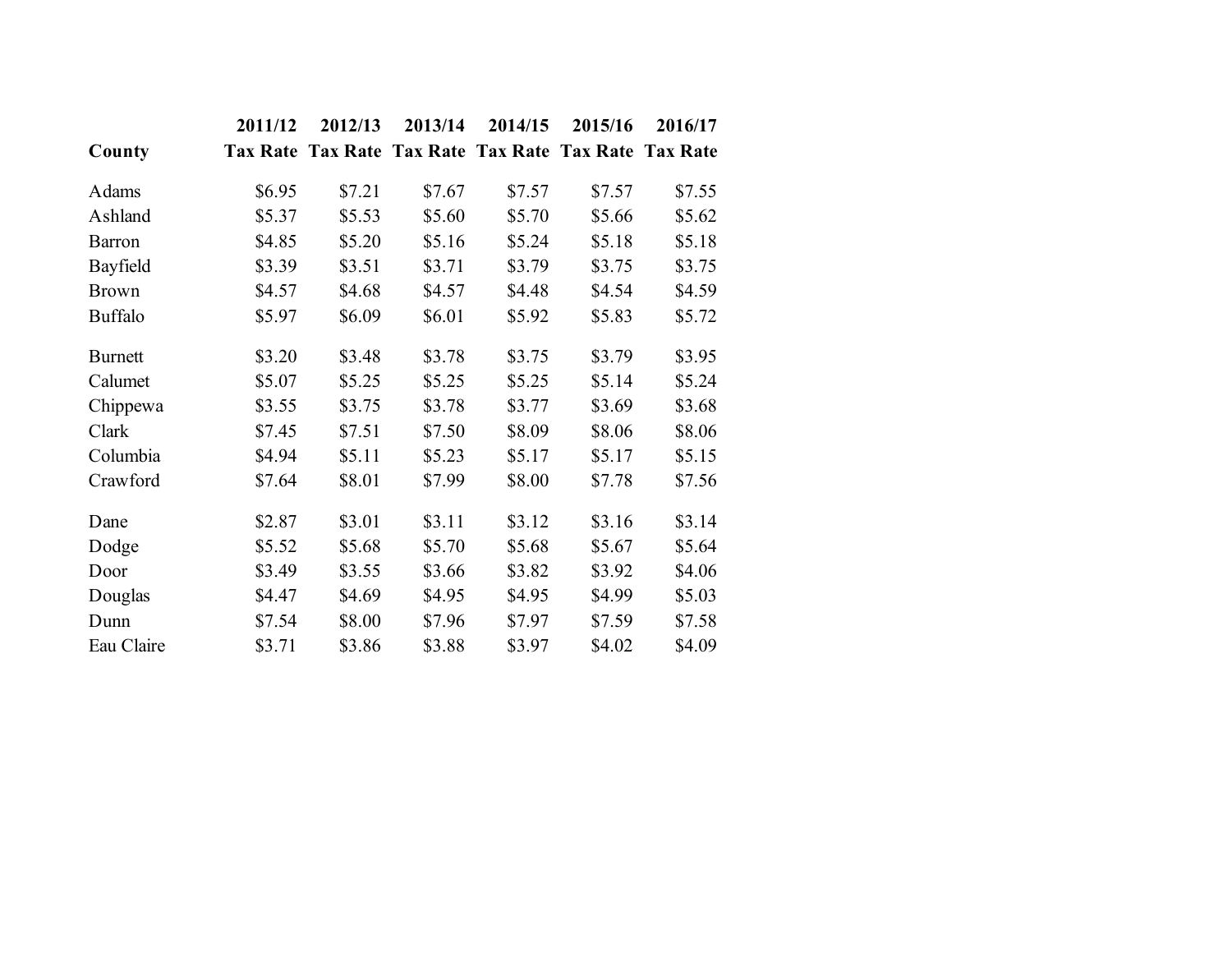|             | 2011/12 | 2012/13 | 2013/14 | 2014/15 | 2015/16                                               | 2016/17 |
|-------------|---------|---------|---------|---------|-------------------------------------------------------|---------|
| County      |         |         |         |         | Tax Rate Tax Rate Tax Rate Tax Rate Tax Rate Tax Rate |         |
| Florence    | \$6.31  | \$6.32  | \$6.47  | \$6.87  | \$6.58                                                | \$6.64  |
| Fond du Lac | \$5.69  | \$5.90  | \$6.05  | \$6.12  | \$6.11                                                | \$6.10  |
| Forest      | \$4.42  | \$4.55  | \$4.87  | \$4.71  | \$4.97                                                | \$5.10  |
| Grant       | \$3.99  | \$4.00  | \$4.20  | \$4.05  | \$3.95                                                | \$3.89  |
| Green       | \$5.72  | \$5.78  | \$5.84  | \$5.74  | \$5.66                                                | \$5.53  |
| Green Lake  | \$5.65  | \$6.22  | \$6.33  | \$6.40  | \$6.35                                                | \$6.35  |
| Iowa        | \$5.73  | \$5.78  | \$5.91  | \$5.97  | \$5.85                                                | \$6.22  |
| Iron        | \$4.36  | \$4.59  | \$4.65  | \$4.51  | \$4.43                                                | \$4.84  |
| Jackson     | \$6.73  | \$6.82  | \$6.87  | \$6.86  | \$6.65                                                | \$6.55  |
| Jefferson   | \$4.25  | \$4.48  | \$4.59  | \$4.70  | \$4.63                                                | \$4.60  |
| Juneau      | \$6.17  | \$6.24  | \$6.56  | \$6.66  | \$6.63                                                | \$6.50  |
| Kenosha     | \$4.60  | \$5.02  | \$5.29  | \$5.28  | \$5.24                                                | \$5.17  |
| Kewaunee    | \$7.34  | \$7.77  | \$7.77  | \$7.59  | \$5.82                                                | \$5.75  |
| La Crosse   | \$3.86  | \$3.87  | \$3.96  | \$3.89  | \$3.89                                                | \$3.89  |
| Lafayette   | \$7.29  | \$6.77  | \$6.97  | \$7.03  | \$6.94                                                | \$6.93  |
| Langlade    | \$5.44  | \$5.47  | \$5.50  | \$5.54  | \$5.52                                                | \$5.74  |
| Lincoln     | \$5.68  | \$5.77  | \$6.07  | \$6.11  | \$6.05                                                | \$6.16  |
| Manitowoc   | \$5.52  | \$5.74  | \$5.83  | \$5.83  | \$5.82                                                | \$5.79  |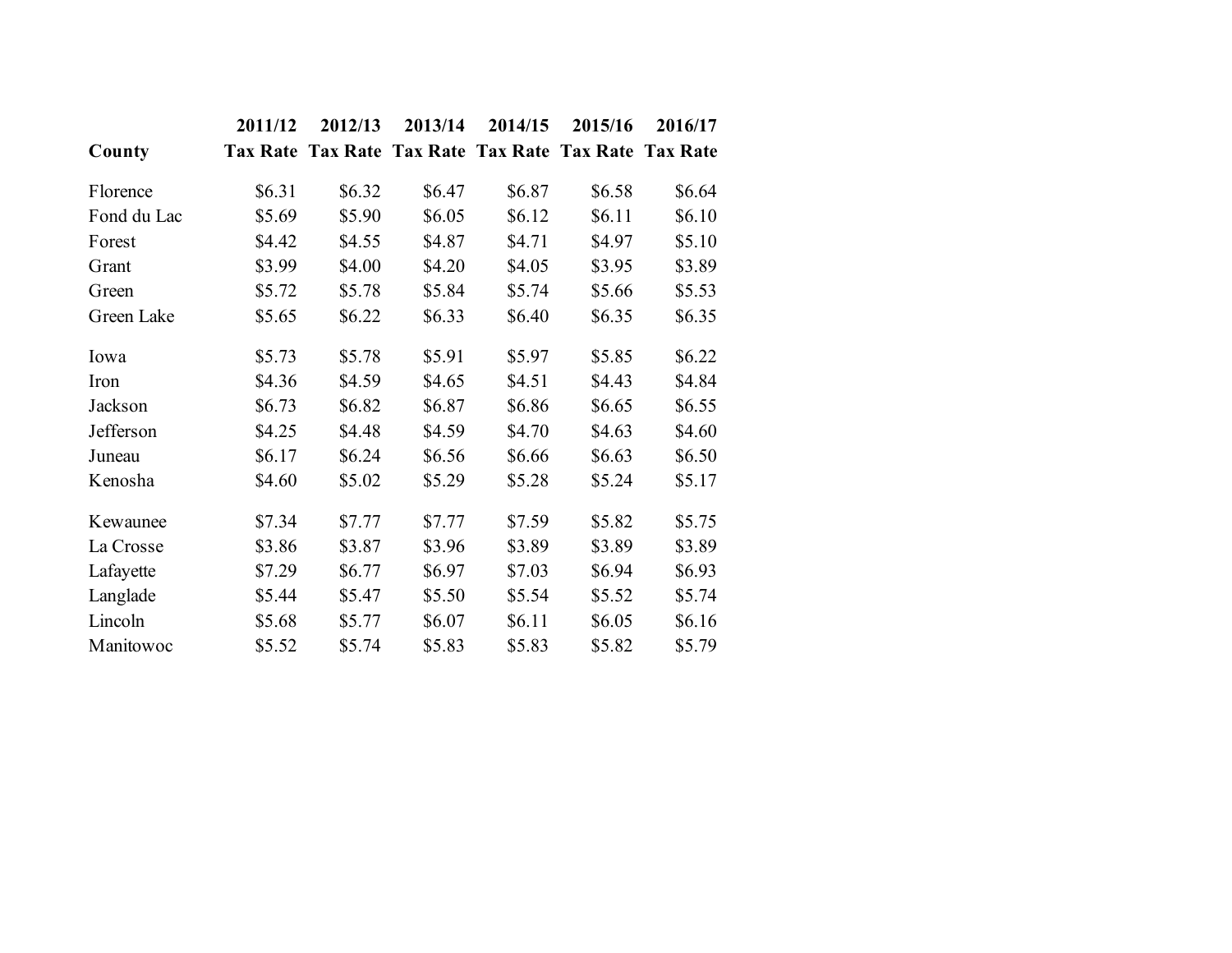|           | 2011/12 | 2012/13 | 2013/14 | 2014/15 | 2015/16                                               | 2016/17 |
|-----------|---------|---------|---------|---------|-------------------------------------------------------|---------|
| County    |         |         |         |         | Tax Rate Tax Rate Tax Rate Tax Rate Tax Rate Tax Rate |         |
| Marathon  | \$5.17  | \$5.17  | \$5.17  | \$5.16  | \$5.13                                                | \$5.04  |
| Marinette | \$4.14  | \$4.20  | \$4.28  | \$4.66  | \$4.65                                                | \$4.59  |
| Marquette | \$6.69  | \$7.10  | \$7.56  | \$7.54  | \$7.92                                                | \$8.04  |
| Menominee | \$8.16  | \$8.41  | \$9.11  | \$9.14  | \$9.22                                                | \$9.07  |
| Milwaukee | \$4.72  | \$5.05  | \$5.13  | \$5.10  | \$5.13                                                | \$5.10  |
| Monroe    | \$5.94  | \$6.04  | \$6.64  | \$6.53  | \$6.11                                                | \$5.57  |
| Oconto    | \$5.00  | \$5.15  | \$5.23  | \$5.20  | \$5.41                                                | \$5.37  |
| Oneida    | \$2.16  | \$2.23  | \$2.31  | \$2.32  | \$2.35                                                | \$2.41  |
| Outagamie | \$4.77  | \$4.91  | \$4.91  | \$4.95  | \$4.92                                                | \$4.88  |
| Ozaukee   | \$1.82  | \$1.90  | \$1.99  | \$1.93  | \$1.89                                                | \$1.86  |
| Pepin     | \$6.71  | \$7.02  | \$6.98  | \$7.19  | \$7.14                                                | \$6.95  |
| Pierce    | \$5.70  | \$5.93  | \$6.35  | \$6.20  | \$5.98                                                | \$5.87  |
| Polk      | \$5.23  | \$5.37  | \$5.43  | \$5.44  | \$5.44                                                | \$5.30  |
| Portage   | \$5.12  | \$5.25  | \$5.36  | \$5.11  | \$5.11                                                | \$5.14  |
| Price     | \$5.47  | \$5.63  | \$5.70  | \$5.51  | \$5.83                                                | \$5.92  |
| Racine    | \$3.53  | \$3.79  | \$3.99  | \$3.90  | \$3.84                                                | \$3.79  |
| Richland  | \$6.41  | \$6.57  | \$6.71  | \$6.64  | \$6.63                                                | \$6.42  |
| Rock      | \$6.41  | \$6.64  | \$6.99  | \$6.78  | \$6.77                                                | \$6.70  |